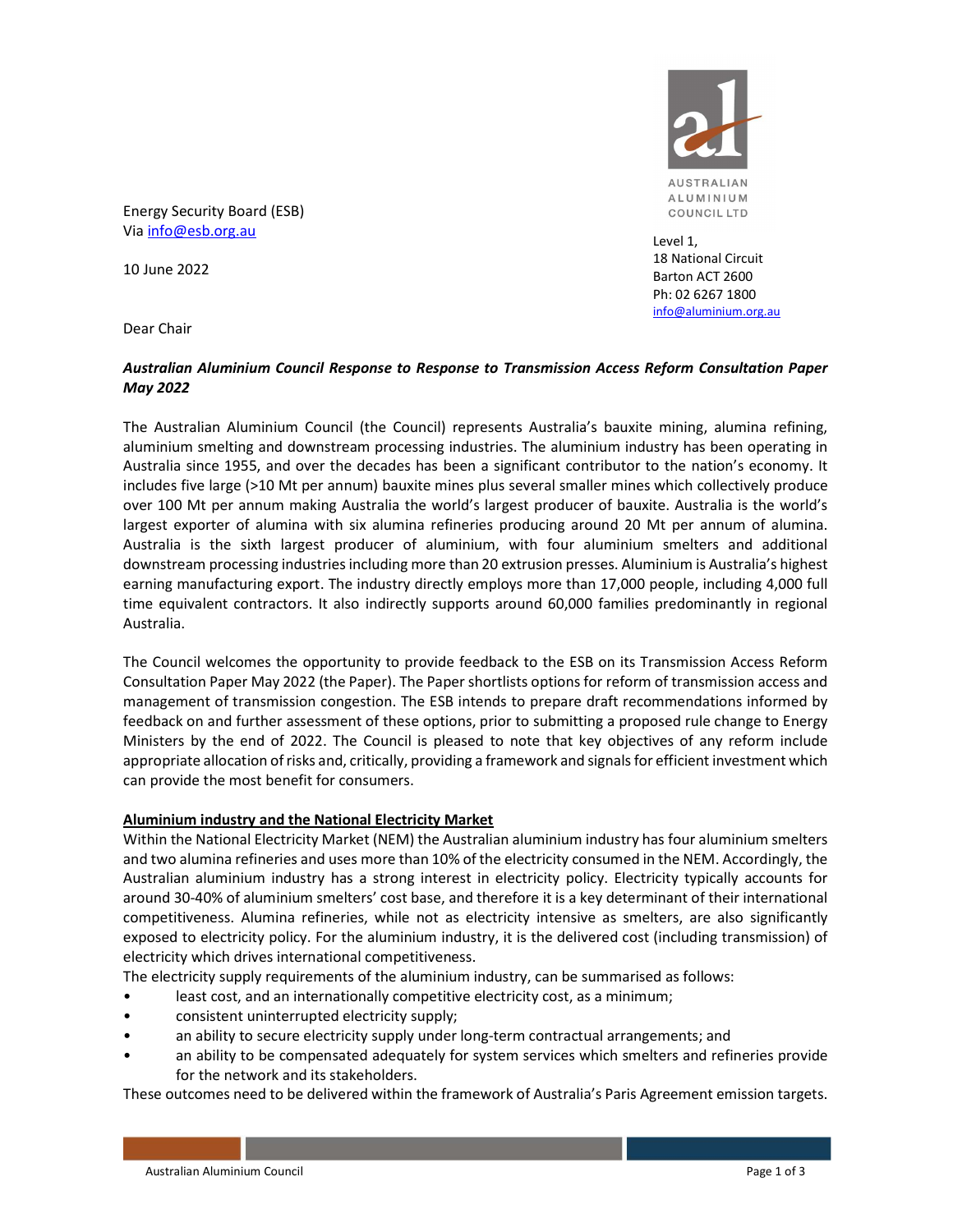### Transmission Access Reform in Context

The ESB's own Transmission Access Reform Project Initiation Paper<sup>1</sup> clearly highlighted the difficulties in reaching agreement on changes to the NEM's open access regime over a long history of examination and review. As further evidence, the Paper itself has broadened the scope of the ESB's review from "a more detailed iteration of the CMM [Congestion Management Model] … which incorporates issues raised by alternative models"<sup>2</sup> to explicit consideration of four distinct options for access and congestion management in investment and operational timeframes, only one of which directly builds on the CMM originally proposed by the ESB. While the Council commends the ESB on being responsive to industry feedback, this broadening also reflects divergence of views amongst participants on what reform is required.

The scale of the generation and transmission investment task outlined in AEMO's 2022 draft Integrated System Plan<sup>3</sup> (ISP), and industry stakeholders' judgement that the ISP Step Change scenario is most likely to be realised, highlight the critical importance of rapidly resolving uncertainties and potential roadblocks to progressing the energy transition.

In this context the Council considers that we must not let "the perfect be the enemy of the good" when it comes to any specific element of the Post 2025 reforms and urges the ESB to adopt a pragmatic and timely approach to any reform of transmission access arrangements.

While the congestion, and additional system security, problems which have arisen from the most recent wave of generation investment in areas not well served by existing transmission networks have been well articulated by the ESB and others, industry stakeholders are arguably now far more aware of these issues and risks. The development of Renewable Energy Zone (REZ) frameworks for better integration and management of supply, storage and transmission infrastructure development is one positive and pragmatic response. Similarly, review of transmission planning and investment is being undertaken separately by the AEMC to deal with issues arising from existing regulatory frameworks in relation to the timely and efficient delivery of major transmission projects<sup>4</sup>.

The Council notes that as a result of such responses much of the impetus for the next wave of supply and transmission investment will be driven by state government sponsored REZ initiatives, which necessarily include the development of intra-REZ access and planning mechanisms which aim to effectively allocate connection capacity, build new capacity where demonstrably economic, and limit and manage the impacts of congestion within REZs to efficient levels.

Given this context, any changed arrangements for NEM-wide or non-REZ transmission access and congestion management should not be viewed as the principal drivers or even critical enablers of the NEM's near-term generation and transmission development pathway. Any changes that are made should be timely and to the maximum extent possible seek to avoid and remove uncertainties about:

- the possibility of yet further reviews of or extensions to reforms implemented on a partial, transitional, or trial basis; and
- unpredictable / unforecastable incidence of price, contractual, or other risks introduced by new dispatch or trading mechanisms within or ancillary to the NEM spot market.

# ESB Model Options for Transmission Access

As large end users of electricity rather than supply-side participants, Council members are not in a position to provide detailed comments on each of the models and sub-options being proposed in the Paper. The Council is primarily concerned that any new model recommended is demonstrably in the interests of electricity consumers, as required by the National Electricity Objective, and has widespread industry support

<sup>&</sup>lt;sup>1</sup> ESB, Transmission access reform – Project Initiation Paper, November 2021.

<sup>&</sup>lt;sup>2</sup> ibid, p. 6

<sup>&</sup>lt;sup>3</sup> AEMO, Draft 2022 ISP for the National Electricity Market, December 2021.

<sup>4</sup> Australian Energy Market Commission, Transmission Planning and Investment Review, 19 August 2021.